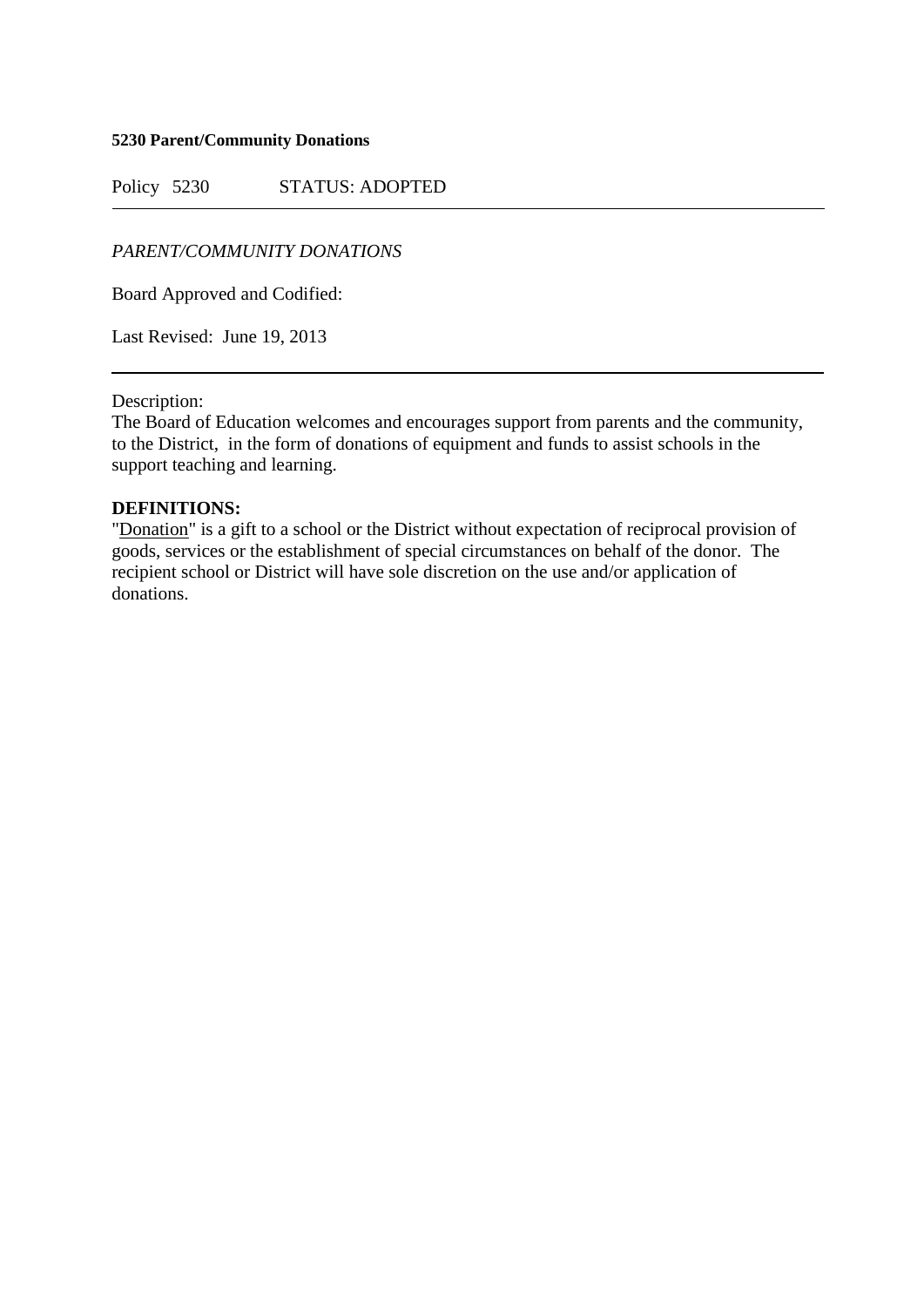## *PARENT/COMMUNITY DONATIONS*

Board Approved and Codified:

Last Revised: June 19, 2013

Description:

- 1. The Secretary Treasurer is designated by the Board to manage all donations to the District. S/He may accept or decline a donation of equipment/and or funds when the donation represents a conflict to a school or the school district. If accepted, donations shall become the property of School District No. 59 (Peace River South) to be used at the discretion of the Secretary Treasurer.
- 2. Donations will not be accepted for the purpose of providing additional services to an individual student within a school. Rather donations for additional services would be accepted only with the condition that said services would benefit the entire school population, and are allocated according to the spending priorities of the principal.
- 3. Proposals for donations of a significant value or unique nature may be referred to the Board for consideration through notification to the Secretary Treasurer.
- 4. Equipment, whether for in-school or out-of-school (playground) use, must meet District specifications in design and materials.
- 5. The school and/or District must consider costs for renovation or installation, where applicable, to ensure that funds are available.
- 6. Equipment must be installed according to the current practices and standards of School District No. 59 (Peace River South).
- 7. Upon request, the Secretary-Treasurer or designate will issue a receipt to the donor for a charitable donation in accordance with Revenue Canada regulations for registered charities.
- 8. Where a significant corporate donation is proposed, a specific contract will be drawn for presentation to the Board for approval. The Board corporate sponsorship guidelines shall be followed. (See Corporate Sponsorship Guidelines)

## **ADMINISTRATIVE PROCEDURES:**

- 1. Upon notification that a parent or community agency or group wishes to present a gift to the school, the principal will notify the Secretary Treasurer.
- 2. If the purchase involves installation of equipment, a plan for the installation must be submitted to ensure that it meets the specifications approved for the type of installation